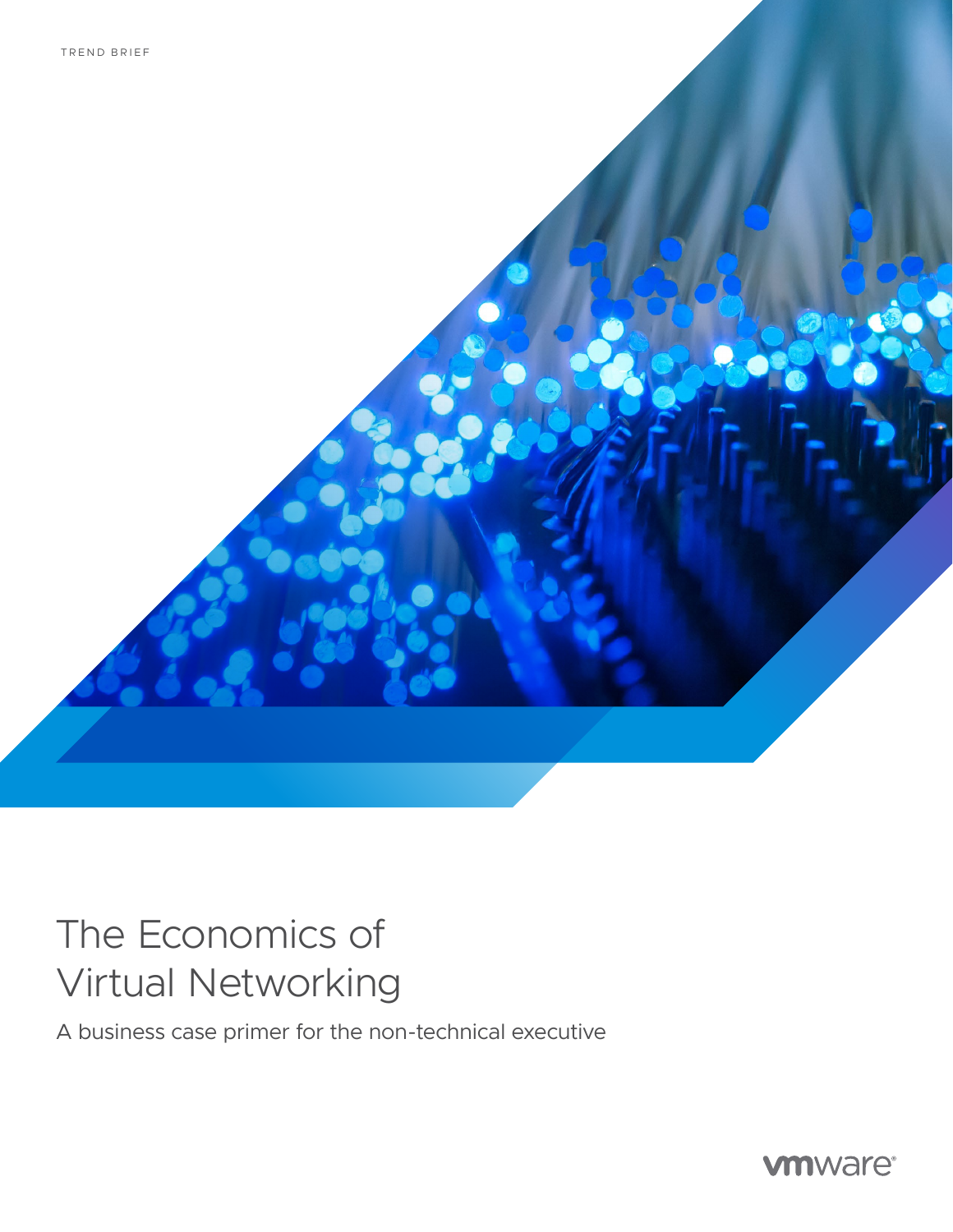"At this point, there's no reason not to virtualize the network other than fear."

ERNEST LEFNER FORMER SENIOR VICE PRESIDENT OF NETWORKING AND ARCHITECTURE BANK OF AMERICA

As an IT executive, you know why your company needs a virtualized network. You know you won't be able to deliver, improve, or fix customer experiences rapidly enough to keep up with your competitors—or your company's own developers, most likely. But you also know that your boss or your boss's boss may not understand all this. Whether the key decision-maker is the CTO, CFO, or CEO, here is a guide to providing the dollars and cents reasons why virtual networking is a wise investment.

### A virtualized network directly impacts business

First, the basics. On a virtualized network, it takes minutes to make a change—say, to add capacity to an e-commerce site for a Thanksgiving weekend promotion. On a non-virtualized or "physical" network, the same change could take days or weeks as network engineers manually reconfigure switches. That was an annoyance in the past. Now that "every company is a software company," the stakes are higher—especially since companies are building software far more quickly than ever before. Most companies have already virtualized their servers, so they can quickly create pools of compute power to support a given application, and many are using an approach to development called DevOps, which reduces the cycle time to deploy new applications. At most companies, the network remains the weak link that slows down the innovation train.

"At this point, there's no reason not to virtualize the network other than fear," says Ernest Lefner, former Senior Vice President of Networking and Architecture for Bank of America. "You have to go from building infrastructure that was designed to never change to infrastructure that is designed to fail fast and adapt. It's about serving the customer, not the needs of an IT organization that wasn't built to move quickly."

#### The startup costs are not prohibitive

For most companies, virtualizing the network is more about shifting how you spend IT dollars, rather than spending more. Companies do need to buy network virtualization software, but that software allows them to slash the amount they need to spend on traditional networking and computing hardware. "It's not money saved, as much as money diverted," says Cliff Grossner, executive director of research at IHS Markit, a market research firm. Typically, the break-even on virtual networking projects is less than 20 months, according to the VMware Networking and Security Business Unit, which does economic modeling on data provided by more than 3,000 customers.

#### It saves money

Network virtualization is more cost-effective for a number of reasons. It decreases the number of servers and networking switches a company needs, and often lets them use cheaper alternatives. It automates a broad range of common, inefficient manual processes. "Initially, most CTOs only care about 'what will it save me,'" says Lefner, who is also co-founder of the ONUG, a user group for networking executives. "If you're doing a full transformation from legacy to fully virtualized, CTOs should see a 40 percent reduction in the overall cost of IT infrastructure."

VMware internal data supports this claim. In an analysis prepared for this article, a \$6.6 million investment in network virtualization technology will yield a return of \$14.4 million over 3 years. Two-thirds of the gain was attributed to reduced investment in hardware, with the remainder due to a decline in operating costs due mostly to increased automation.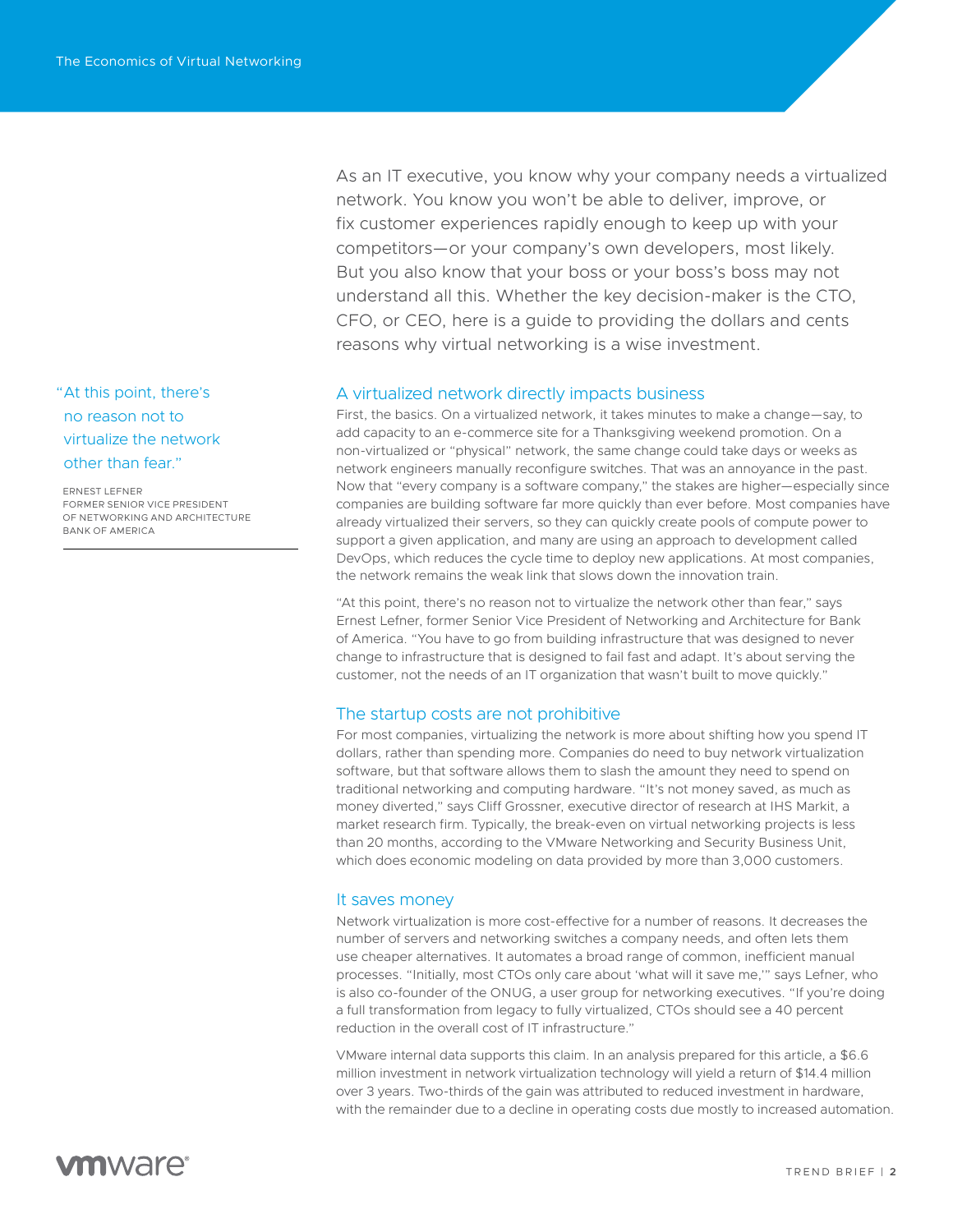#### NETWORK VIRTUALIZATION BENEFITS

- Decreases the number of servers and networking switches needed
- Enables the use of cheaper server and switch alternatives
- Automates many common, inefficient manual processes

#### Why it reduces capital spending

There are two tiers of savings. For starters, a virtualized network shifts many specialized tasks—for example, load balancing—from expensive physical devices into the virtual software. This allows companies to focus on building a physical network that is resourceoptimized and as simple, fast, and resilient as possible.

The bigger hardware savings are on the server side. Even if a company virtualizes all its servers, they are confined to particular segments of the network. Virtualizing the network does away with these zones, so workloads can be assigned to any server anywhere on the network. This eliminates wasted capacity on servers left to twiddle their thumbs in zones where not much is going on.

Transforming a network from a collection of walled neighborhoods to a single entity also reduces the torrent of "east-west" traffic that travels between servers within a company say, when your online grocery app checks with another server to confirm your credit rating, and another that will assign a delivery driver. Without network virtualization, all of these server-to-server connections first need to go through a switch that figures out which zone the destination server is in, and how best to get it there. With virtualization, there's no middleman. Traffic flows nonstop.

This is a big deal. These efficiencies, along with the ongoing increase in the price/ performance ratio of computers, means companies can often cut in half the number of servers they need.

#### Why it reduces operating expenses

Most companies spend the vast majority of their IT dollars on daily operations and maintenance rather than on innovation. The complexity of managing networks has traditionally been a sizable reason why. Companies had to employ armies of network administrators to monitor and manually configure network equipment as traffic patterns changed and new services were rolled out.

Network virtualization technology automates many of these tasks. According to VMware data, companies that have done little to modernize their IT operations may need one such person for every 10 servers. At a typical company, that person may be able to watch over 40 or so servers. At the most sophisticated shops, such as the big Wall Street firms, the ratio rises to one person for every 800 machines, while administrators at hyperscale cloud providers such as Google and Microsoft watch over thousands at a time. This is possible only with automation, from virtualization and other types of technologies.

"I always hear CTOs asking, 'how can I be more like the cloud providers?'" says Lefner. Virtualizing the network is a great way to start, he says.

# **vm**ware<sup>®</sup>